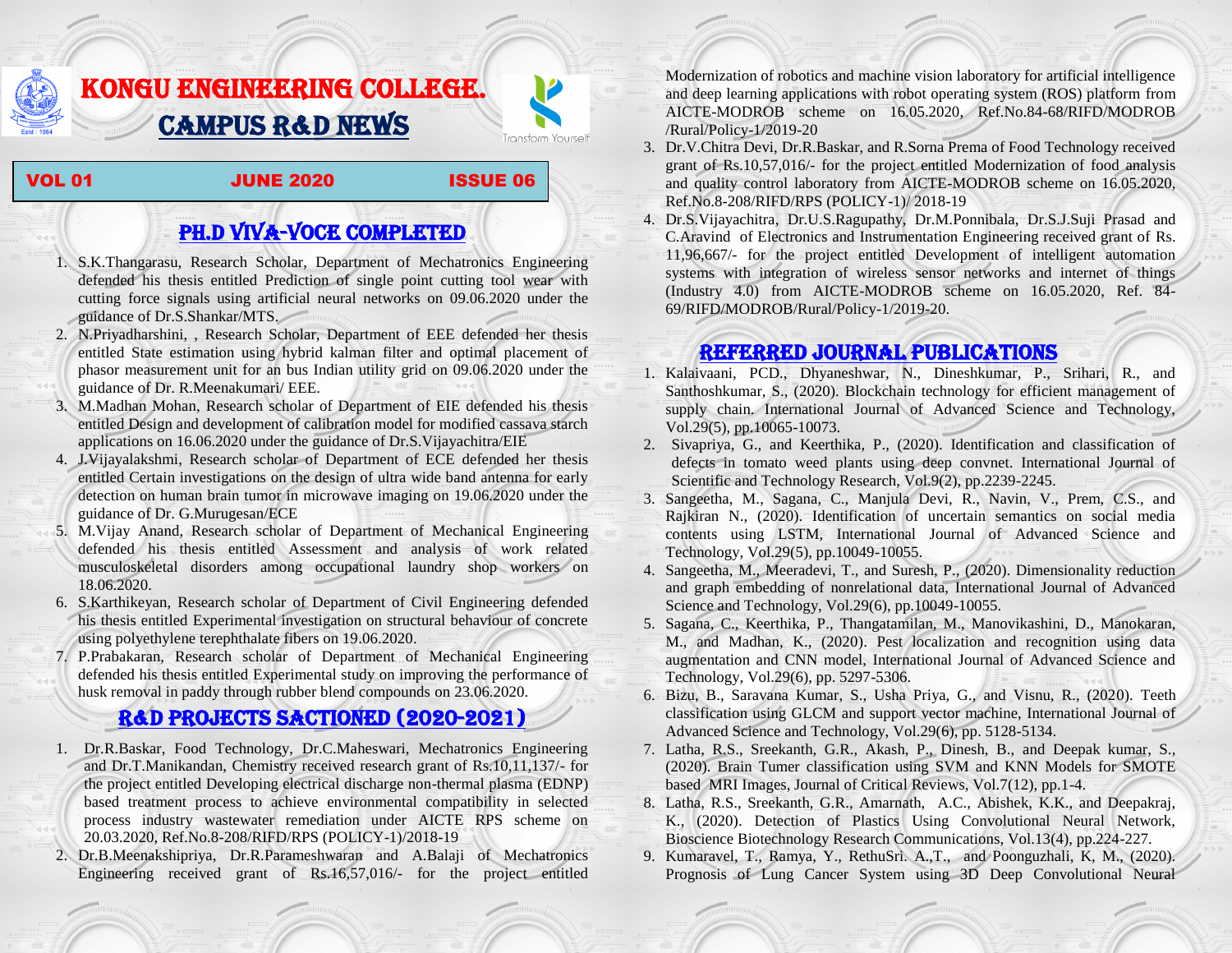Network, International Journal of Advanced Science and Technology, Vol. 29(7), pp. 5176-5182.

- 10. Kumaravel, T., Arun, R., Dilipkumar, S., and Bharathkumar, G,S., (2020). Secure Attribute-Based Signature Scheme with Multiple Authorities for Blockchain in Electronic Health Record Systems, International Journal of Advanced Science and Technology, Vol.29(7), pp. 5183-5192.
- 11.Bizu, B., Vijay, S.,Varun, S., Vinoth, S., and Surendhar, K., (2020). Detection of Landslides using Internet of Things and a Deep Learning Approach, International Journal of Advanced Science and Technology, Vol.29(5), pp. 11660-11664.
- 12. Narmatha, C., Thangamani, M., and Jafar Ali Ibrahim, S., (2020). Research scenario of Medical Data Mining Using Fuzzy and Graph theory, International Journal of Advanced Trends in Computer Science and Engineering, Vol. 9(1), pp.349-355.
- 13. Saranya, S.S., Santhosh, C., and Vijayakumar, M., (2020). Batch Analytics of data stream and outlier detection in Big data using Multiple classifiers, Journal of Advanced Research in Dynamical & Control systems, Vol.12(3), pp. 1496-1500.
- 14.Renukadevi, N.T.,and Karunakaran, S.,(2020). Optimizing deep belief network parameters using grasshopper algorithm for liver disease classification, International Journal of Imaging Systems and Technology, Vol.30(1), pp.168- 184.
- 15. Nanthiya, D., Keerthika, P., Gopal, S.B., Karthick, V., Kabish, J., and Arish S., (2020). Anticipation of wormhole attacks by selective routing in wireless sensor networks, International Journal of Scientific and Technology Research. Vol.9(3), pp.6921-6926.
- 16. Kavitha Bharathi S., Ramkumar K., and Srihariakash K., (2020). Public intelligence mining and user intention understanding based on K-Anonymity, International Journal of Advanced Science and Technology, Vol. 29(7s), pp. 1338-1342.
- 17. Kavitha Bharathi, S., Savitha, K.K., and Nandhu, A.,(2020). Classification of Rice Plant Disease using Convolution Neural Network, Test Engineering and Management, Vol. 83, pp. 14585 -14589.
- 18. Kavitha Bharathi, S., Dhavamani, M., and Srihariakash K.A., (2020). Hybrid Approach for an Analysis of Diabetes and Prediction using Machine Learning Techniques, International Journal of Psychosocial Rehabilitation,Vol.24(8), pp.10485-10491.
- 19. Saraswathi, K., Deepana, J., and Sindhu, M.,(2020). Performance of Classification Algorithms in Data Mining for Cardiac Disease. International Journal of Advanced Science and Technology. Vol. 29(6), pp. 5168 – 5176.
- 20. Poorani, S., Balasubramanie, P., Harini, G., Harini, N., and MithunaShree, P., (2020). Image Processing for fruit detection and yield estimation, Journal of Critical Reviews, Vol.7(13), pp. 423-429.
- 21. Vanitha, K., Vanitha, C.N., Musthafa, M.M. and Malathy, S., 2020, February. Efficient Semantic Interrogation Scheme over Cryptographic Data in Cloud. In *2020 International Conference on Inventive Computation Technologies (ICICT)* (pp. 271-275). IEEE.
- 22. Kavitha Bharathi, S., Surya Prakash, R.G., Niranjan, K., and Priya, V., (2020). A Review on Context Awareness for Trust Management Systems, Bioscience Biotechnology Research Communications, Special Issue Vol.13(4), pp.231-234.
- 23. Gokila Brindha, P., Rajalaxmi, R R., Kabhilan, S., Sangitkumar, C., and Sanjeevan, L., (2020). Comparative study of SVM and CNN in identifying the types of skin cancer, Journal of Critical Reviews, Vol.7(11), pp. 640 - 643.
- 24. Gopal, S.B., Poongodi, C., Nanthiya, D., Jeevanantham, A., Sumithra, D., Tharani, P., and Umasri, S., (2020). Secured Smart Home using Blockchain Technology. Gedrag & Organisatie Review, Vol.33(2), pp.2480-2483.
- 25. Mekala, V., Tamilselvan, K.S., Prabu Ram, N., Manimegalai, M., Vibin Mammen Vinod, Sasipriya, K., Selvakani, K., and Sriram Gautham, J., (2020). Smart Agri-Monitoring System using Cloud and Web Technology, Bioscience Biotechnology Research Communications,Vol.13(4), pp. 81-87.
- 26. Manimeghalai, M., Mekala, V., Vibin Mammen Vinod., Srinivasan, K., and Vanmathi, V., (2020). Automatic fish feeding and cleaning system, Bioscience Biotechnology Research Communications,Vol.13(4), pp. 109-113.
- 27. Maheswaran, S., Sathesh, S., Gayathiri, M., Bhaarathei, E.D., and Kavin, D., (2020). Design and development of chemical free green embedded weeder for row based crops, Journal of Green Engineering, Vol.10(5), pp. 2103-2120.
- 28. Manimeghalai, M., Mekala, V., Vibin Mammen Vinod, Srinivasan, K., and Vanmathi, V.,(2020). Automatic fish feeding and cleaning system, Bioscience Biotechnology Research Communications,Vol.13(4), pp. 109-113.
- 29. Kavitha, N.S., Kasthuri, N., Balambigai Subramanian., Priya, V., Priyadharshini, R., Nivedhitha, N., and Ponlakshminarasimman, J.B., (2020). Detection of Microaneurysms using Automatic Mass Screening and Diagnosis Model, Bioscience Biotechnology Research Communications, Vol.13(4), pp 247-251.
- 30.Balambigai Subramanian., Kasthuri, N., Kavitha, N.S., Janarthanan, P.P., Gunasekaran, T., and Priya, V., (2020). Compression techniques for electrocardiogram, Bioscience Biotechnology Research Communications, Vol.13(4), pp.54-58.
- 31. Dinesh, V., Vijayalakshmi, J., Gowsika, P., Gokulesh, S., and Dinesh Kumar, R.V., (2020). Radio Frequency Energy Harvesting for Wireless Devices, Bioscience Biotechnology Research Communications, Vol.13(4), pp. 257-264.
- 32. Gomathi, S., Sasikala, S., Kanimozhi, M., Karthik, R., and Karan Kishore Ananth M.S., (2020). Design and Implementation of Adaptive Filter Using Kogge Stone Adder, Bioscience Biotechnology Research Communications, Vol.13(4), pp 265- 270.
- 33. Vibin Mammen Vinod., Saranya, M., Mekala,V., Prabhu Ram, N., Manimegalai, M., and Vijayalakshmi, J., (2020). A Comprehensive Survey on Intrusion Detection Mechanisms for IoT Based Smart Environments, Bioscience Biotechnology Research Communications,Vol.13(4), pp. 88-95.
- 34. Sasikala, S., Chitra, M., Kawya, M., Kiruthika, S., and Lavanya, R.G., (2020). High Speed and Energy Efficient FIR Filter using Concatenation Incrementation Carry Skip Adder, International Journal of Emerging Trends in Engineering Research, Vol.8(6), pp.2530-2534.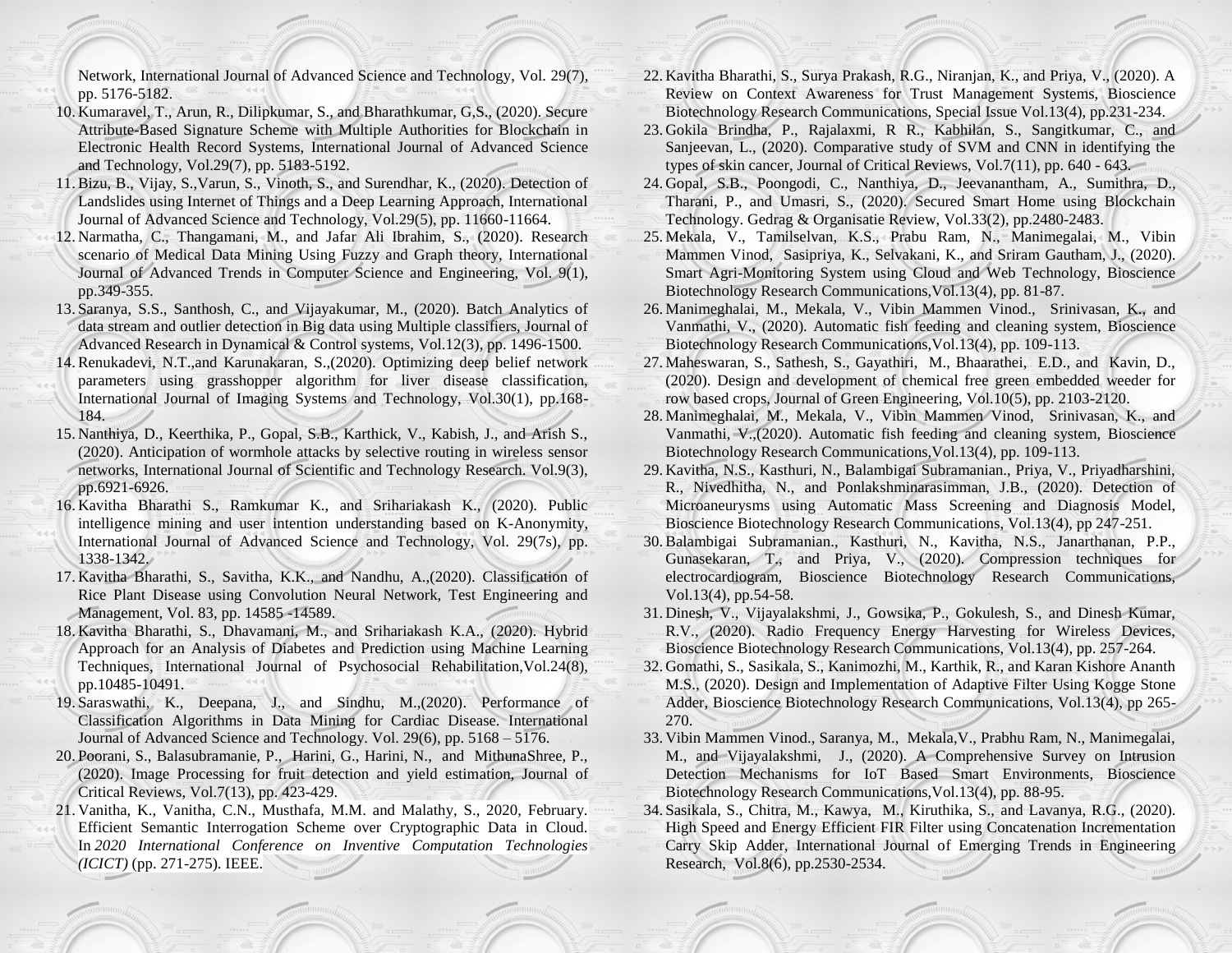- 35. Gomathi, S., Sasikala, S., Karpagapriya, D., Kowsalya, S., and Karan Kishore Ananth, M.S., (2020). Design of Low Area and High Speed Parallel FIR Digital Filter using Fast FIR Algorithm, International Journal of Emerging Trends in Engineering Research, Vol.8(6), pp.265-270.
- 36. Sathya Narayanan, V., Kasthuri, N., Dharavi, N.S., Gokulapriya, M., and Lakshana, K.S., (2020). A Novel Feature Extraction and Classification of Degraded Historical Documents, International Journal of Advanced Science and Technology, Vol.29(5), pp.12058-12067.
- 37. Sathya Narayanan, V., Ramyea, R., Vinoth Kumar, R., Thiru Selvam, C.S., and Vishnu Priyan, B., (2020). A Deftly Anticipated Augmented Reality in Restaurant, International Journal of Advanced Science and Technology, Vol.29(6), pp.12058-12067.
- 38. Senthil Kumar Kandasamy, Chandrasekaran, A., Logupriya Vadivel., Madhumitha Ganapathi., Nanthakumar Nattudurai., and Kannan Kandasamy., (2020). Synthesis of Chemically Modified Activated Carbon for Supercapacitor Electrode Derived from Fibers of Musa paradisiacal, International Journal on Emerging Technologies,Vol.11(3), pp 565-569 .
- 39. Palpandi, S., Meeradevi, T., and Prabu, S., (2020). Gradient active contour driven lung segmentation and lung nodule detection system, International Journal of Psychosocial Rehabilitation, Vol.24(8), pp.14939-14947.
- 40. Geetha, V., Anbumani, V., and Parameshwaran, R., (2020). Design and Development of reliable high speed cost-effective IoT based vehicle pollution administration system, International Journal of Advanced Science and Technology, Vol.29(4), pp.3139 – 3147.
- 41. Sarathkumar, D., Venkateswaran, K., and Sridhar, N., (2020). Lavatory Assistance for Aged and Paralyzed Persons, International Journal of Advanced Science and Technology, Vol. 29 (5), pp. 8718-8726.
- 42. Usha, S.,(2020). A Novel E-business model of sustainable green environment by using crop stubble, Journal of Green Engineering, Vol.19(4), pp.1449-1462.
- 43. Sita Devi Bharatula, Priya, V., Ranjith Kumar, R., and Charan Naga Sai, B., (2020). Road sign detection using RFID, Bioscience Biotechnology Research Communications,Vol.13(4),pp. 296 – 298.
- 44. Gunapriya, B., Logeswaran, T., Karthik, M., Shyam Joseph, A., and Payani, M., (2020). Interleaved boost converter based photovoltaic array system employing fuzzy based MPPT for the rapid change of solar radiance, Bioscience Biotechnology Research Communications, Vol 13(4), pp.278 – 284.
- 45. Gunasekar, T., Kokila, P., Mohana, T., Indumathi, D., Deepika, A., and Mohanaselvi, M., (2020). Analysis of Gain and directivity of 5.6GHz microstrip patch array antenna, Bioscience Biotechnology Research Communications, Vol.13(4),pp.146-149.
- 46. Kavin Mullai, K., Nandha Kumar, S., Arunkumar, J., Karthick, P., and Lakshmi, A.M.,(2020). Hyperbaric Oxygen Therapy using Electrolysis Process for Treatment of Medical Illness, Bioscience Biotechnology Research Communications, Vol.13(4), pp.235-238.
- 47. Surya Devi, S., Maheswari, S., Aruna, S., and Logesh, S.K., (2020). Hardware Implementation of Robust 2-D Image Watermarking using DHWT and Raspberry

Pi, Journal of Advancement of Electrical, Information and Communication Technologies for Life Applications, Vol.13(4), pp.163-169.

- 48. Prabhu, K., Naveen Prabhu, M., Sudhanthara Devi, L., Thatchayini,J., and Nathan Raj,G., (2020). Dye preparation system for papermill using DCS, Gedrag & Organisatie Review, Vol.33(2), pp.2537-2540.
- 49. Ponni Bala, M., Maheswari,C., Janani,K., Magima Shree,S., Kalaianbumani,S., and Dharanidharan, M., (2020). Automation of Hardwood Final Tower Dilution in Pulping Process Using Distributed Control System, Gedrag & Organisatie Review, Vol.33(2), pp.2677-2681.
- 50. Mouleeshuwarapprabu, R., Kalavathi devi,T., Niviyadharshini, S., Sathish, K.M., Sudharsan,T., and Yashar arafath, M., (2020). Smart Gestro: A Computer Vision based Gesture Controlled Device, International Journal of Mechanical and Production Engineering Research and Development, Vol. 10(3), pp.1635–1644.
- 51.Balaji, V.R., Suganthi, S.T., Rajadevi, R., Kumar, V.K., Balaji, B.S. and Pandiyan, S., (2020). Skin disease detection and segmentation using dynamic graph cut algorithm and classification through Naive Bayes Classifier, Measurement, Vol. 163, Article ID.107922.
- 52.Jayapaul, P., Balasundaram, A., Seturamalingam, K.P.D., and Sekar, K., (2020).Performance analysis of machine learning techniques for the prediction of breast cancer in big data environment, AIP Conference Proceedings , Vol. 2240(1), Article ID: 140006.
- 53. Nalini, C., and Sudeeptha, J., (2020). Enhanced Artificial bee colony clustering algorithm for mixed data set, Gedrag and Organisatie Reviews, Vol. 33(2), pp.981-987.
- 54. Anitha, S., Jayanthi, P., Lalitha, K., and Chandrasekaran,V.,(2020). Secured ant colony optimization based on energy trust system for replica node attack detection, International Journal on Emerging Technologies, Vol.11(2), pp.104- 109.
- 55. Prasanna Kumar, K.R., Dharshini, C.P., Nivedha, V., Santhiya, R., Logeswaran, K. and Ponselvakumar, A.P.,(2020). Foresee the Mobile Phone Sales using Hybrid Data Based Prediction Model, Gedrag and Organisatie review, Vol.33(2), pp.2773-2776.
- 56. Thangarajan, R., and Ramyasri, M., (2020). A novel technology to machine communication using ethereum smart contracts, Journal of Critical Reviews, Vol.7(13), pp.50-54.
- 57. Gunavathy , K.V., Tamilarasan, K., Rangasami, C., and Arulanantham, A.M.S., (2020). Investigations on copper Zinc tin Sulfide thin films grown through nebulizer assisted spray pyrolysis technique, International Journal of Energy Research,Vol.44, pp.7371-7385.
- 58.Ramarajan, D., Tamilarasan, K., Žiko Milanovic ., Dejan Milenkovic., ZoranMarkovic., Sudha, S., and Kavitha, E., (2020). Vibrational spectroscopic studies (FTIR and FT-Raman) and molecular dynamics analysis of industry inspired 3-amino-4-hydroxybenzene sulfonic acid, Journal of Molecular Structure, Vol.1205, pp1-13.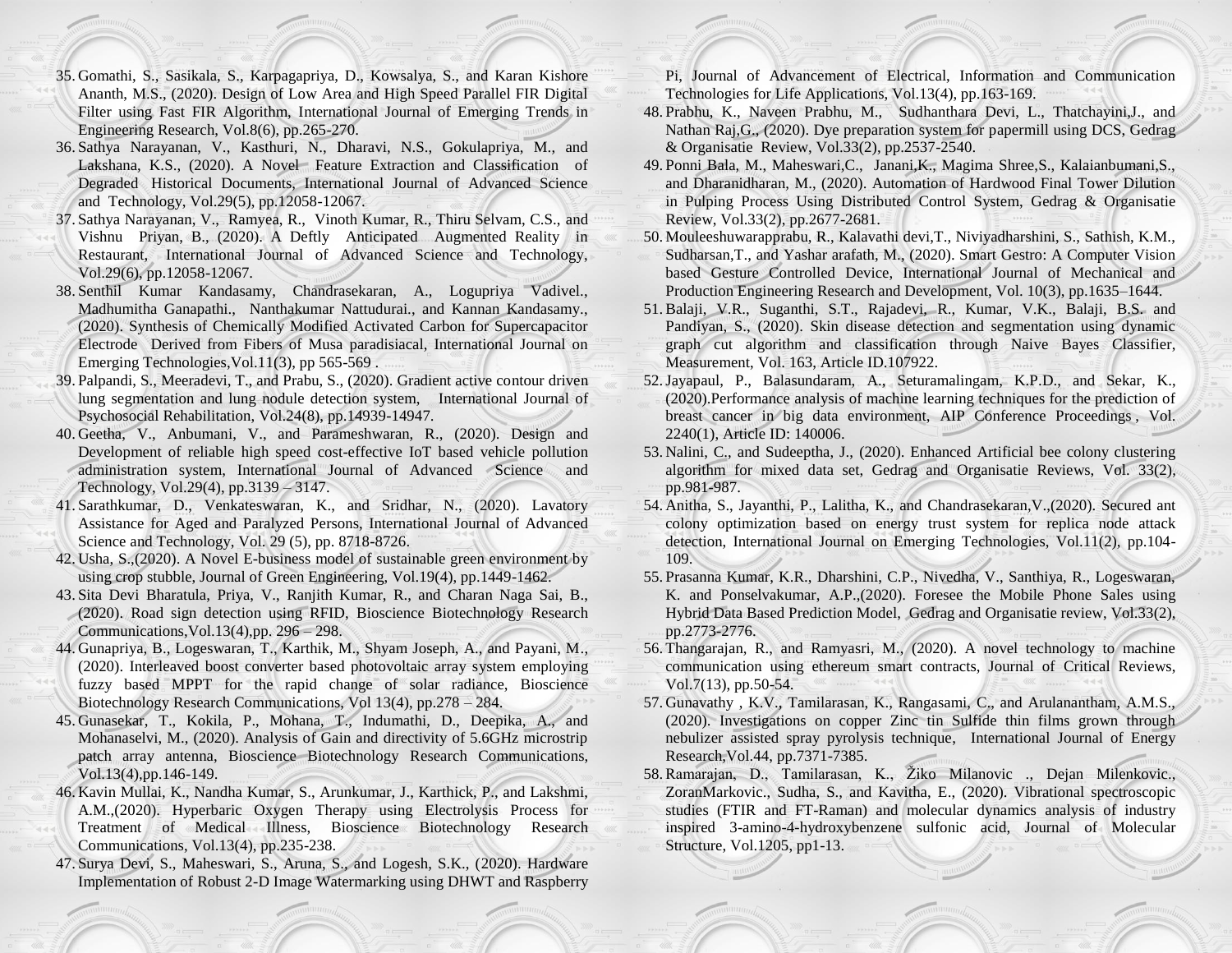- 59. Aravind, C., Suji Prasad, S.J., Aarthi, J., Lavanya, M., and Madhan Kumar,T., (2020). Automatic Wadding of Rice in Small Scale Industries, International Journal of Control and Automation, Vol.13(4), pp.684-688.
- 60.Baluprithviraj, K.N., Idhikash, S., Kirubaharan, S.R., Ashwin, V., and Guru Prasad, R.S., (2020). PLC Based Removal of Medium Sized Particles using Dump Valve, International Journal of Advanced Science and Technology, Vol. 29(5), pp.  $6584 - 6592$ .
- 61. Suji Prasad.S.J., Swathi, D., and Aravind, C., (2020). Challenges and Opportunities in Breast Cancer Treatment with Natural Component Curcuminn, Bioscience Biotechnology Research Communications, Vol.13(4), pp.19-28.
- 62. Vidhyalakshmi, P., and Sasireka, M., (2020). IoT based safe power shutdown in transformer with prior notification, Bioscience Biotechnology Research Communications,Vol.13(4), pp.96-99.
- 63. Mahesh, N., Abuthahir, A., Aneruddh,T.N., Elakkiya, R., and Indumathi,M.,(2020). Relative Speed Control for Vehicles by Pothole Detection, Bioscience Biotechnology Research Communications, Vol.13(4), pp.150-154.
- 64. Suji Prasad, S.J., Thangatamilan, M., Vinosha, B., and Priya, V., (2020). Opportunities in Fruit Disease Identification and Classification with Machine Learning Algorithms, Bioscience Biotechnology Research Communications, Vol.13(4), pp.211-216.
- 65.Raja, M., and Vijayachitra, S., (2020). Symmetric Particle Based Feature Detection in Medical and Natural Images, Bioscience Biotechnology Research Communications, Vol.13(4), pp.285-291.
- 66. Vijayachitra, S., Hema Priyadharshini, M., Nandhini, K., and Ajithkumar, M., (2020). Sugarcane Bagasse Moisture Monitoring and Control in Sugar Industries, Bioscience Biotechnology Research Communications, Vol. 13(4), pp.292-295.
- 67. Sheikdavood, K., Manikandan, A., Ponni Bala, M., and Niranjan, A., (2020). Motion Detection Using Convolutional Networks for Smart Gadgets, Journal of Xidian University, Vol. 14(5), pp.2789- 2894.
- 68. Sreekanth, G.R., Thangaraj, P., and Kirubakaran, S., (2020). Fruit Detection using Improved K-Means Algorithm, Journal of Critical Reviews, Vol.7(12), pp 5-6.
- 69. Yuvarani, P., Malathi Eswaran., and Balasubramanie, P., (2020). Reduction of Energy Consumption through Efficacious Scheduling Methodology Using Cloud Computing, Bioscience Biotechnology Research Communications, Vol.13(4) , pp. 100-108.
- 70. Sreekanth , G.R., Latha, R.S., and Saivignesh, D., (2020). Certain Investigative Analysis on the Diagnosis of Lung Nodules in CT Scan Using Image Processing Techniques, Bioscience Biotechnology Research Communications, Special Issue Vol.13(4), pp. 207-210.
- 71. Sreekanth , G.R., Thangaraj, P., Arumugam , M., Balasubramanie, P., and Satheesraj, V., (2020). Customer Classification of Discrete Customer Assets Data and CR-Re-Ranking of Classified Data, Bioscience Biotechnology Research Communications, Vol.13 (4), pp. 217-219.
- 72. Tamilarasi, A., Abarna, A., Chitra, K., Nagendhiran, K., and Aarthi, R., (2020). Effective Data Clustering Using K Means Along with Lion Optimization

Algorithm, International Journal of Advanced Science and Technology, Vol.29(4), pp. 3835 -3840.

- 73. Tamilarasi, A., Esakkiammal, E., Chandralekha, E., Abarna, A., and Aarthi, R., (2020). Discovering Association between Talent Flow and Socio- Economic Features in Corporate Companies, International Journal of Future Generation Communication and Networking, Vol.13(3), pp. 551-557.
- 74. Saravanan, T.M., Kavitha, T., Monika, S., Arthikha, K., Dhevashree, S.Y., and Dhanalakshmi, M., (2020). Reply Instance based best Possible Selection of Web Service for Music Recommendation, International Journal of Advanced Science and Technology, Vol.29(5), pp. 11166-11171.
- 75. Saravanan, T.M., Pyingodi, M., Selvambal, K., Prakash, N., Jeevitha, N., and Karthik, M., (2020) "Aspect Based Sentiment Analysis on Bistro Reviews using Enhanced BiLSTM Scheme", International Journal of Advanced Science and Technology, 29(05), pp. 11612-11616.
- 76. Nanthini, K., Preethi, S., and Venkateshwaran, S., (2020). Heart Disease Prediction using Machine Learning Algorithms, International Journal of Advanced Science and Technology, Vol.29(3), pp. 9965 -9968.
- 77. Sivabalaselvamani, D., and Soorya, B. (2020). Convolution Neural Network based Specialized Restaurant Rating Using Facial Expression Detection, IEEE International Conference on Inventive Computation Technologies (ICICT), pp. 739-744.
- 78. Manikandan, S., Chinnadurai, M., Vianny, D. M. M., and Sivabalaselvamani, D., (2020). Real Time Traffic Flow Prediction and Intelligent Traffic Control from Remote Location for Large-Scale Heterogeneous networking using TensorFlow, International Journal of Future Generation Communication and Networking, Vol.13(1), pp.1006-1012.
- 79. Monica. M., Chitra, K., Dinesh and Dinesh Kumar. R (2020). Netflix Ranking by Combination of K-Nearest Neighbour and Singular Value Decomposition, International Journal of Computational Sciences and Engineering, Vol.10(1), pp. 1-10.
- 80. Kavitha, T., Priya, P., Sowmya, K.S., and Shangavi, S., (2020). Enhanced Data Sensitivity Using HOPCM Algorithm, International Journal of Advanced Science and Technology, Vol.29(4), pp. 3240-3245.
- 81.Rahunathan, L., Venkateshwaran, M., and Praveenkumar, S., (2020) "Agri Product Production Enhancement Using ICYP", International Journal of Advanced Science and Technology, Vol.29(05), pp. 5939 - 5946.
- 82.Rahunathan, L., Tharshana, K. S., Deepika, R., and Yokha (2020). Inter Cloud Resource Management Using Agent Communication Protocol, International Journal of Advanced Science and Technology, Vol. 29(3), pp. 10687 -10691.
- 83. Dhanraj Manimegalai Kandaswami., and Anandakumar Subbaiyan., (2020). Assessing the influence of teamwork in construction for large scale projects, AIP Conference Proceedings, Vol. 2240, pp.14004.
- 84. Arun Kumar, M., Magesh, R., Selvapraveen, S., and Vignesh, M., (2020). Assessment on fresh properties and hardened properties of self-compacting concrete, AIP Conference Proceedings, Vol.2235, pp. 020021.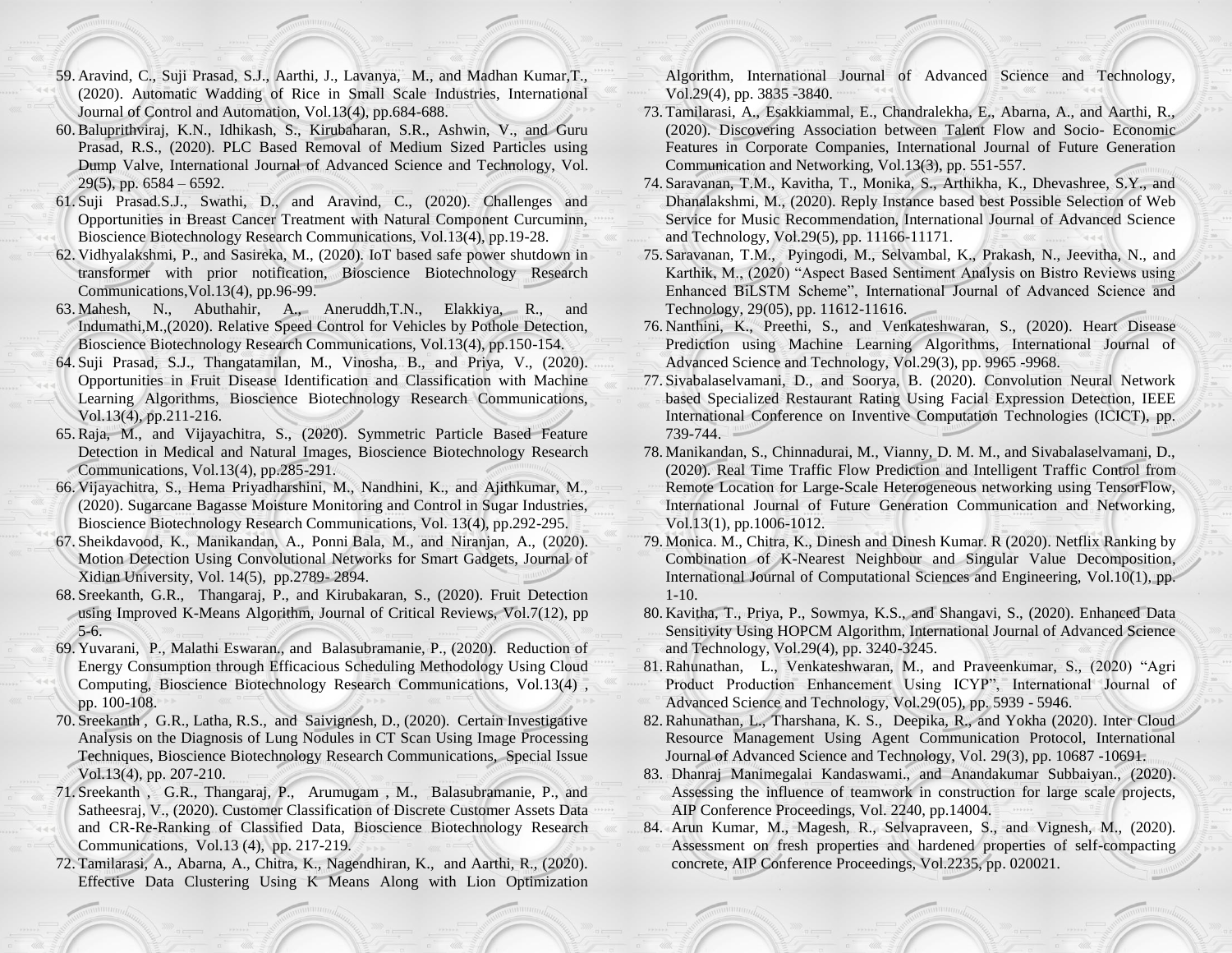- 85. Keerthana, S., Pradeep, T., Gowri Shankar, M., and Prasanna, N.,(2020). Assessment of constructability and financial aspects of risks in construction industry using design expert, International Journal of Advanced Science And Technology, Vol.29(9s), pp. 4329-4338.
- 86. Venkatachalam, S., Sivaranjani, M., Annapoorani, M., and Dharini, V. P., (2020). Experimental Investigation on durability Properties of Geo polymer Matrix, Test Engineering and Management, Vol.83, pp. 8374-8386.
- 87. Ramana, I., Venkatachalam, S., and Sivaranjani, M., (2020). Strength and Microstructure of Red mud Based Geopolymer Concrete- A Review,(2020). Test Engineering and Management, Vol.83, pp. 8387-8393.
- 88. Suchithra, S., Ishaf Ahamad kumar, Keerthana, E.S., and Madhumitha., (2020). Design and Analysis of Residentail Building, Test Engineering and Management, Vol.83, pp. 1837-1842.
- 89. Vettri Induja S., and Mukesh, T.S. (2020). Study on Identification and Effective Utilisation of Buffers in Inventory Management, AIP Conference Proceedings, Vol. 2240, pp.140002.
- 90. Mohana., and Mukesh, T.S, (2020). Study on Barriers in the Implementation of Safety Management System in Construction Projects, AIP Conference Proceedings, Vol. 2240, pp. 040002.
- 91. [Monisha Muthusamy](https://aip.scitation.org/author/Muthusamy%2C+Monisha)., [Rampradheep Gobi Subburaj](https://aip.scitation.org/author/Subburaj%2C+Rampradheep+Gobi)., [Suchithra Shanmughan](https://aip.scitation.org/author/Shanmughan%2C+Suchithra)., [Sivakumar Arunachalama](https://aip.scitation.org/author/Arunachalam%2C+Sivakumar)nd and [Sruthi](https://aip.scitation.org/author/Raja%2C+Sruthi) Raja., (2020). [Go green by cement less](https://aip.scitation.org/doi/abs/10.1063/5.0011071)  [technology in construction industry A review,](https://aip.scitation.org/doi/abs/10.1063/5.0011071) [AIP Conference Proceedings](https://aip.scitation.org/journal/apc), Vol.2240, pp. 060003.
- 92. Ramya, D., and Janani, S.,(2020). An literature review on analysis of lean concept in construction industry, International Journal of Scientific &Technology Research, Vol. 9(2), pp.  $4364 - 4366$ .
- 93. Vishweswar, R., Janani, S., and Akilarasu, C., (2020). Study and Analysis of Time and Cost Overrun in Construction Sector, International Journal of Advanced Science and Technology, Vol.29(3), pp. 6682 – 6689.
- 94. Akilarasu ,C., Janani, S., and Vishweswar, R.,(2020). Study on flexural strength of concrete with Partial Replacement of cement with hypo sludge and crimped steel fibres, AIP Conference Proceedings, Vol. 2240, pp.070002.
- 95. Suriya, M., Anand Kumar, M., and Ravichandran, P., (2020). Durability Studies on Granulated blast furnace slag in cement concrete, International Journal of Advanced Science and Technology, Vol.29(3), pp.6639-6647.
- 96. Saravana Sivaraj., Nandhini Nallasamy., Kulanthaivel Ponnusamy., and Mayilsamy Venkatachalam., (2020). A study on factors influencing resource leveling and smoothing on time cost trade -off, [AIP Conference Proceedings](https://aip.scitation.org/journal/apc), Vol. 2240, pp.140003.
- 97. Hari, B.S., Barath.S., Arun kumar, S., and Abiram, J., (2020). Semi Automated Grain and Copra Collector (2020). International Journal of Mechanical and Production, Engineering Research and Development, Vol.10(3), pp. 663-668.
- 98. Satheesh Kumar, K.V., Surya, S., Vedhasagaran, M., Srikishore, S.A., and Vikram, S., (2020). Fume Formation Rates in Welding- A Comprehensive

Review, International Journal of Advanced Science and Technology, Vol.29(6), pp. 6449 - 6459.

- 99. Abubakkar, A., Rajagopal, T., Vikram, S., and Sridhar, C., (2020). Performance enhancement of Solar flat plate collectors, Research Journal of Chemistry and Environment, Vol.24, pp.75-78.
- 100.Murugan, P. C., Vel Kumara Samy, V., Vishnu Bharathi, T., and Surya Parkash, M., (2020). An Experimental and Numerical Study on the Performance of Downdraft Gasifier with Blends of Biomass, International Journal of Scientific &Technology Research, Vol. 9(6), pp.408-412.
- 101.Rajagopal, T., Yazharasu, A., and Karthick., (2020). Energy Analysis of Ideal Otto Cycle with Oxy-Fuel and 84.Exhaust Gas Recirculation, Research Journal of Chemistry and Environment, Vol.24 (Special Issue I), pp. 79-83.
- 102.Kathirvel, K., Bharath, G., Shri Ram, O.P., Srikanth, V., and Vasanth, R.V., (2020). Micro Structural observations of magnesium oxide and titanium oxide hybrid solar cell by FESEM, Journal of Advanced Science and Technology, Vol.29(5), pp. 12305-12314.
- 103.Praveen, P., Santhosh, S., Raaghul, R., and Pramoth Kumar, A.S., (2020). Performance Analysis of Vapour Observations of Magnesium Oxide and Titanium Di-Oxide Hybrid Solar Cell By Fesem, International Journal of Advancd Science and Technology, Vol.29(5), pp.10879-10892.
- 104.Karthikeyan, R., Thangavel, P., Naveen, R., Selvakumar, P. and Astra, S., (2020). Experimental Study on Thermal Behaviour of Double Pipe Helical Flow Heat Exchanger, IOP conference series, Journal of Material Science and Engineering,Vol. 764(1), pp.012050.
- 105.Ashok, B., Nanthagopal, K., Chyuan, O.H., Le, P.T.K., Raje, N., Raj, A., Karthickeyan, V., and Tamilvanan, A., (2020). Multi-functional fuel additive as a combustion catalyst for diesel and biodiesel in CI engine characteristics. Fuel, Vol.278, pp.118250.
- 106.Mohan Kumar, H.K., Subramaniam, Shankar., and Rathanasamy, R., (2020). Substantial reduction of carbon black and balancing the technical properties of styrene butadiene rubber compounds using nanoclay, Journal of Rubber Research, Vol. 23, pp. 79–87.
- 107.Mohanasundari, M., Sundharesalingam, P., Naveen Raja, S., and Sivaprakash, V.S., (2020). Using Dupont Analysis to Assess the Financial Performance of the Selected Companies in the Plastic Industry in India, Gedrag & Organisatie Review, Vol.33(2), pp.2585-2588.
- 108.Karthikeyan, P., Deepa, T., and Prakash, N., (2020). Employability skills of Rural SC, ST Youth in India: A Literature Review, Gedrag & Organisatie Review, Vol.33 (2), pp.2582-2584.
- 109.BabinDhas, D., Vetrivel, S.C., and Krishnamoorthy,V., (2020).Talent Management Practices in Service Sector: Literary Study, Gedrag & Organisatie Review, Vol. 33(2), pp.2496-2500.
- 110.Vetrivel, S.C., (2020). Analysis on Inventory Control and Management Strategies in Knitwear Companies, Gedrag & Organisatie Review, Vol.33 (2), pp.2708-2712.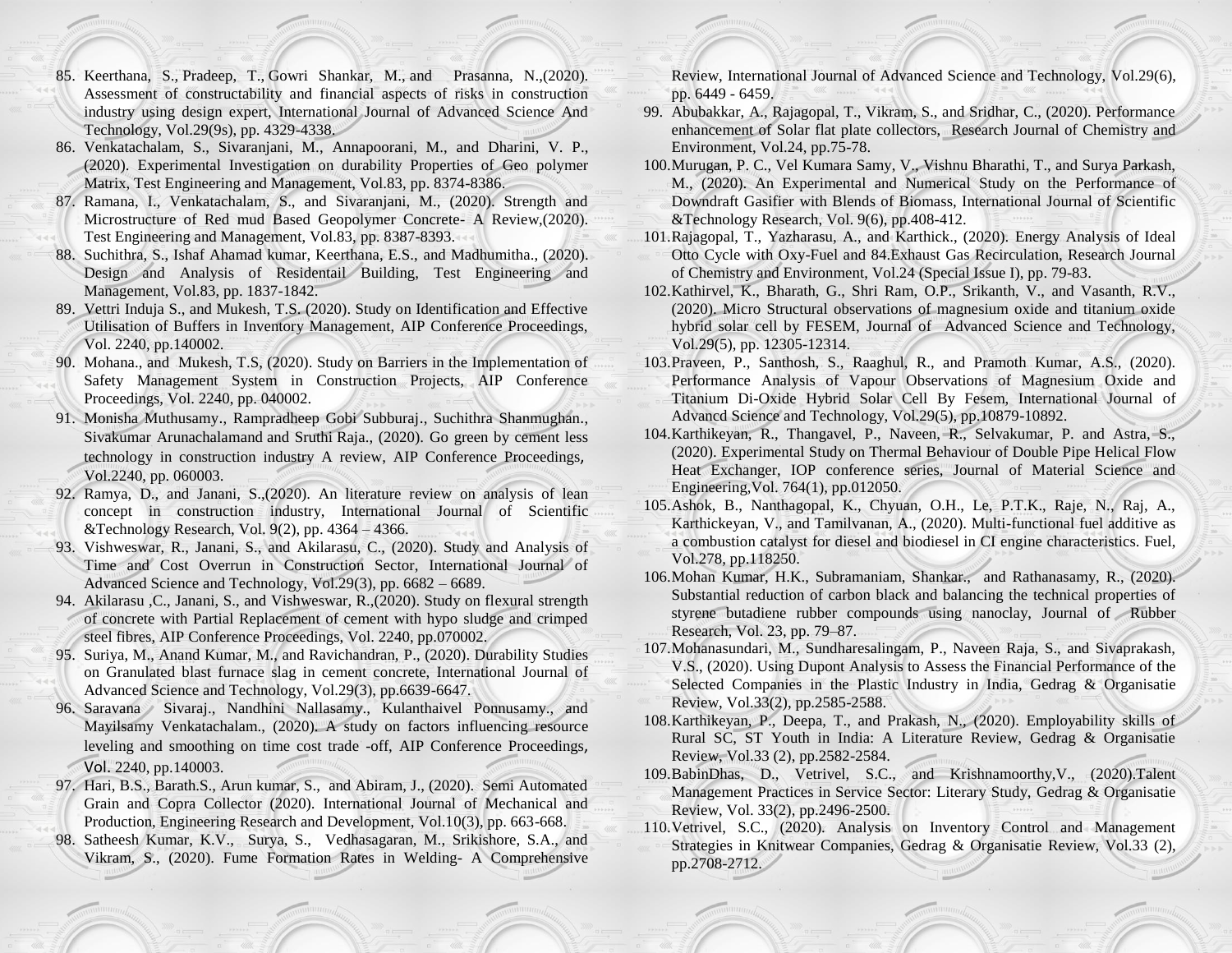- 111.Vetrivel, S.C., (2020). A study on Awareness and Perception of Self-drive Car rental Companies, Gedrag & Organisatie Review, Vol.33(2), pp.2720-2723.
- 112.Umasankar, M., and Padmavathy, S., (2020). Workforce Reskilling for Future: Optimising Learning through Education 4.0. Journal of Critical Reviews, Vol.7(9), pp.503-510.
- 113.BabinDhas, D., and Vetrivel, S.C., (2020). Self-Efficacy Enhancement Of KSA among Medium Size IT Employees, Journal of Critical Reviews, Vol. 7(12), pp.338-342.
- 114.BabinDhas., D., and Vetrivel, S.C., (2020). Effective Guidance and Improvement Programme on Labor Proficiency among SME Employees. Journal of Critical Reviews, Vol. 7 (12), 809-815.
- 115.Sundharesalingam, P., Vidhyapriya, P, and Nathan, Sajith, (2020). Effectiveness of JIT Production system among employees working in electrical industry during pre-pendamic situation in Chennai. Gedrag & Organisatie Review, Vol.33(2), pp.2562-2566.
- 116.Vetrivel S.C., (2020). Factors Affecting Service Quality and Customers Satisfaction towards the Use of Automated Teller Machines. Gedrag & Organisatie Review, 33 (2), pp.2910-2913.
- 117.Mohanraj, T., Shankar, S., Rajasekar, R. and Uddin, M.S., (2020). Design, development, calibration, and testing of indigenously developed strain gauge based dynamometer for cutting force measurement in the milling process, Journal of Mechanical Engineering and Sciences, Vol.14(2), pp.6594-6609.
- 118.Meenakshipriya, B., Anil Kumar Choudry., Siva surya, S., Suba shree, S., and Prenitha, A.,(2020). Mecanum Wheeled Mobile Robot For Welding Process, International Journal of Mechanical and Production Engineering Research and Development,Vol. 10(3), pp.563–572.
- 119.Krishnamurthy, K., Meenakshipriya, B., Indhu Shree, K., Vaishanth, R., Sandeep, V., and Pramoth Vijay, V., (2020). Design and Development of Spherical Robot Using Pendulum Mechanism, Gedrag & Organisatie Review, Vol.33(2), pp. 2570- 2581.
- 120.Priyanka, E.B., Maheswari, C., and Thangavel, S., (2020). Future prediction & estimation of faults occurrences in oil pipelines by using data clustering with time series forecasting. Journal of Loss Prevention in the Process Industries, Vol.66, Article ID.104203.
- 121.Shankar, S., Nithyaprakash, R., Santhosh, B.R., Uddin, M.S. and Pramanik, A., (2020). Finite element submodeling technique to analyze the contact pressure and wear of hard bearing couples in hip prosthesis. Computer Methods in Biomechanics and Biomedical Engineering, Vol.23(8), pp.422 - 431.
- 122.Kumar, H.P., Sakthivel, G. and Shankar, S., (2020). Prevalence of work related musculoskeletal disorders among occupational bus drivers of Karnataka, South India. Work, Vol.66 (1), pp. 73-84.
- 123.Maheswari, C., Priyanka, E.B., Ibrahim Sherif, I.A., Thangavel, S., and Poongodi, C., (2020). Vibration signals based bearing defects identification through online monitoring using LABVIEW, Journal Européen des Systèmes Automatisés, Vol.53 (2), pp. 187-193.
- 124. Muralidharan, N., Chockalingam,K., Parameshwaran, R., Kalaiselvan, K., and Nithyavathy, N., (2020), Optimization of CNC-WEDM Parameters for AA2024/ZrB2 in situ Stir Cast Composites Using Response Surface Methodology with Desirability Function Technique, Arabian Journal for Science and Engineering, Vol.45, pp. 5563–5579.
- 125. Ravichandran, P., Anbu, C ., Sathiyavathi, S ., Senthilraja, S. , Maniraj, J., (2020). Effect Of Water Jet Pressure In Abrasive Water Jet Machining Process Of Various Material – A Review, Gedrag & Organisatie review, Vol.  $33(2)$ , pp.2693-2707.
- 126. Kannan, K., Murugesan, M.P., and Selvaganapathy, T., (2020). Bioleaching recovery of copper from printed circuit boards and optimization of various parameters using response surface, Materials Today: Proceedings, Vol. 26(1), pp. 2720 - 2728.
- 127. Mugaishudeen, G., Sivaram, K., Yogeswaran, D., and Pahalavan, G., (2020). Feasibility studies on the Treatment and Reusability of RO Brine generated in Textile Effluent Treatment Plant. AIP Conference Proceedings, Vol. 2240(1), pp.020001-1 to 020001-7.
- 128. Chitra Devi, V., Mothil, S., Sineha, L., Rahul Rajan, A., and Santhosh, P., (2020). Extraction of Polyphenols from Cashew Nut (Anacardiumoccidentale) Shells Using Rotocel Extractor. AIP Conference Proceedings,Vol. 2240(1), pp.030001-1 to 030001-6.
- 129. Sreenivasan, D., Sathish Raam, R., Chitra Devi, V., and Mothil, S., (2020). Effective Extraction of resveratrol through hydrotropy. AIP Conference Proceedings, Vol. 2240(1), pp. 030002-1 to 030002-6.
- 130. Akila, S., Praveen Kumar, M., Prabhakaran, V., and Mohamed Thaga Ibrahim, (2020). An Experimental Investigation on the Performance of Novel Hybrid Heat exchanger over conventional Shell and tube Heat Exchanger. AIP Conference Proceedings, Vol. 2240(1), pp. 040001-1 to 040001-7.
- 131. Sathish Raam, R., Mothil, S., Dharmaraj, M., Sarath, S., Jaffina, S., Ishwariya, R ., and Jegathesan, S., (2020). Study of Fluid Flow over Corrugated Open Channels. AIP Conference Proceedings, Vol. 2240(1), pp. 040003-1 to 040003-8.
- 132. Jaya Bharathi, J., Senthilkumar, K., Manjula, P., Naveen Kumar, M., and Elizabeth Nirmala, J (2020). Synthesis of Bio-Polymers from Prosopis Juliflora. AIP Conference Proceedings, Vol. 2240(1), pp. 090006-1 to 090006-6
- 133. Manjula, P., Chitra Devi, V., Manju Sri, A., Siva Shankar, C., Vishnubharath, L., and Naveen Kumar. R., (2020). Fabrication and Properties Testing of Sisal Fiber Reinforced Epoxy Composites with Random Orientation. AIP Conference Proceedings, Vol. 2240(1), pp. 090008-1 to 090008-7.
- 134. Senthilkumar, K., Abinesh, S., Gokulapriya, R., Abdulkhader, R.A., Naveenkumar,M., and Balaji, D., (2020). Study of Alkaline Hydrolysis of Post Consumed Polyethylene Terephthalate Waste. AIP Conference Proceedings, Vol. 2240(1), pp. 110001-1 to 110001-4.
- 135. Chitra Devi, V., Mothil, S., Karthikai Selvan, S., Gowtham, R., and Gowtham, M., (2020). Production of Biodiesel from Waste Cooking Oil under varying